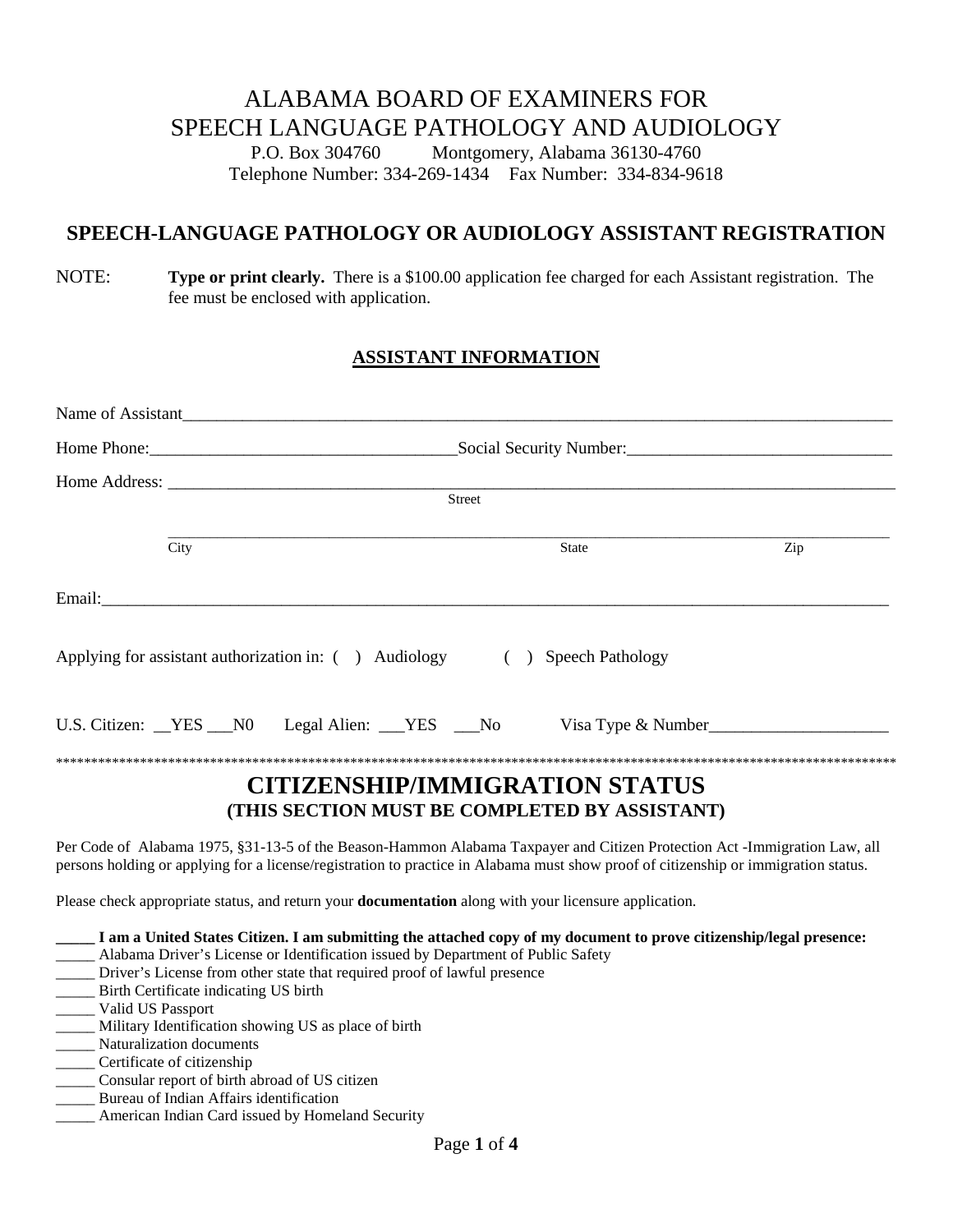Final adoption decree showing person's name and place of US birth \_\_\_\_\_ A valid Uniformed Services Privileges and Identification Card \_\_\_\_\_ Extract from a United States hospital record of birth created at the time of the person's birth indicating the place of birth in the United States Certification of birth issued by U S Department of State **\_\_\_\_\_ I am not a United States Citizen. The copy of the document(s) to prove legal presence I am submitting (and attached to this checklist) is as follows:** \_\_\_\_\_ I-327 Re-entry Permit \_\_\_\_\_ I-551 Permanent Resident Card \_\_\_\_\_ I-571 Refugee Travel Document \_\_\_\_\_ I-766 Employment Authorization Card \_\_\_\_\_ I-94 Arrival/Departure Record \_\_\_\_\_ Unexpired Foreign Passport \_\_\_\_\_ Temporary I-551 Stamp (on passport or I-94) \_\_\_\_\_ I-20 Certificate of Eligibility for non-immigrant (F-1) student status \_\_\_\_\_ DS 2019 Certificate of Eligibility for Exchange Visitor (J-1) status \_\_\_\_\_ Machine-readable immigrant Visa (with temporary I-551 language) Other: (Explain)

#### \*\*\*\*\*\*\*\*\*\*\*\*\*\*\*\*\*\*\*\*\*\*\*\*\*\*\*\*\*\*\*\*\*\*\*\*\*\*\*\*\*\*\*\*\*\*\*\*\*\*\*\*\*\*\*\*\*\*\*\*\*\*\*\*\*\*\*\*\*\*\*\*\*\*\*\*\*\*\*\*\*\*\*\*\*\*\*\*\*\*\*\*\*\*\*\*\*\*

### **This session must be completed by the supervising speech-language pathologist or audiologist**

### **Supervisor Information:**

|       |                      |                                                                                                                          | ABESPA Lic. No.  |  |  |  |  |
|-------|----------------------|--------------------------------------------------------------------------------------------------------------------------|------------------|--|--|--|--|
|       | Date of Application: | Type of License: SLP_____                                                                                                |                  |  |  |  |  |
|       | <b>Street</b>        |                                                                                                                          |                  |  |  |  |  |
|       | City                 | State                                                                                                                    | Zip              |  |  |  |  |
|       |                      |                                                                                                                          | Work Phone: 2008 |  |  |  |  |
| each: |                      | Provide the name(s) of other assistants working under your supervision and the <b>number of hours per week</b> worked by |                  |  |  |  |  |
| (1)   |                      |                                                                                                                          |                  |  |  |  |  |
| (2)   |                      |                                                                                                                          |                  |  |  |  |  |

### A SUPERVISOR'S RESPONSIBILITIES INCLUDE BUT ARE NOT LIMITED TO:

- 1. Assessing patients, making diagnoses, and establishing treatment procedures.
- 2. Counseling patients and/or family members regarding diagnosis and/or treatment.
- 3. Re-evaluating patients on a timely basis and evaluating on-going appropriateness and effectiveness of management plan.
- 4. Being onsite at all times while the assistant is providing clinical services and documenting direct observation of at least 10% of all clinical services provided by the assistant.
- 5. Ensuring that the Assistant **does not** start employment until application is approved by the ABESPA Board.
- 6. Supervising not more than two full-time Assistants (full-time is 30 hours or more per week)
- 7. Notifying ABESPA when she/he terminates supervision of Assistant.
- 8. Ensuring that ten (10) clock hours of continuing education have been completed by renewal date.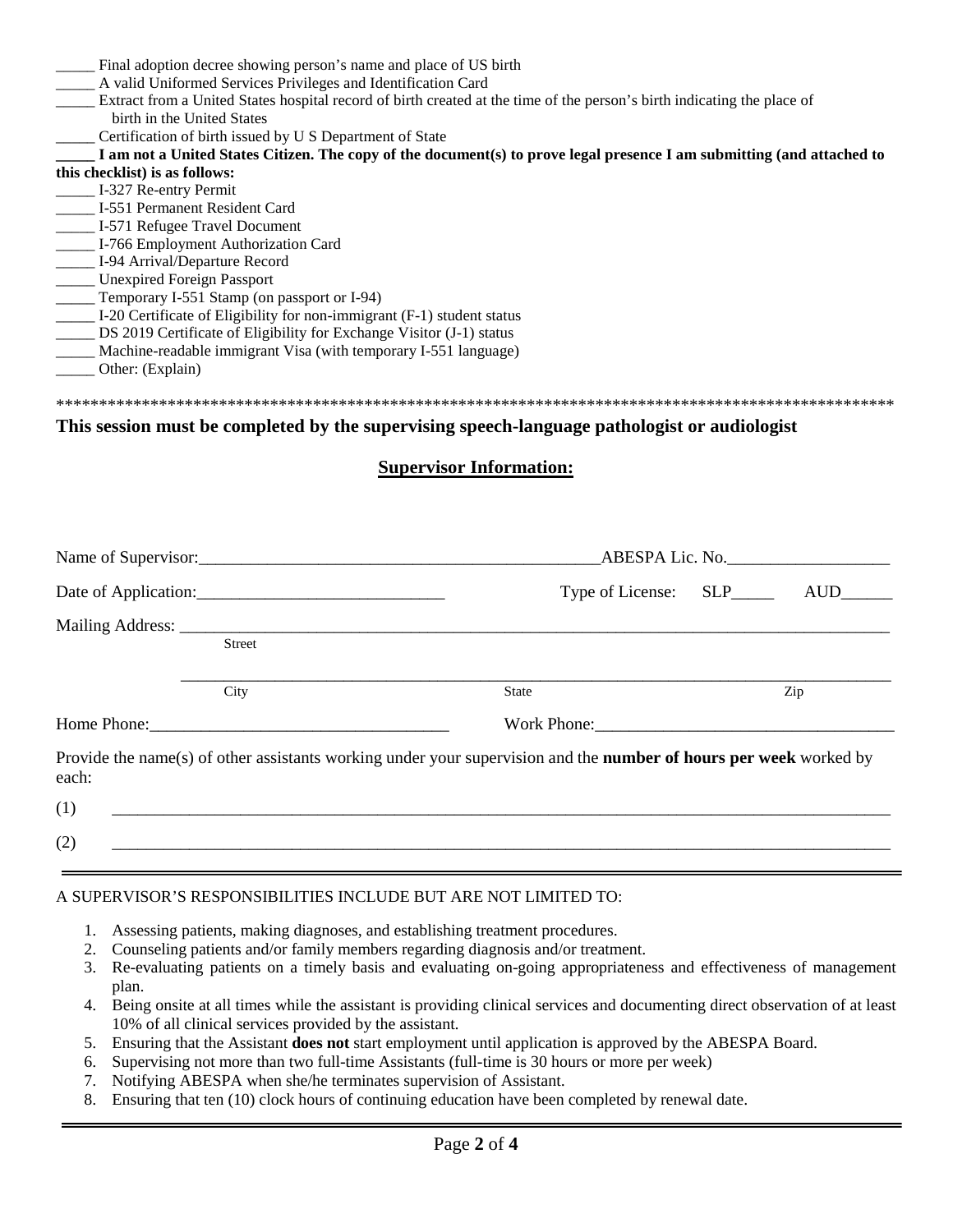# **WORK PLAN FOR THE ASSISTANT** (Attach additional sheets if needed)

1. Place(s) of employment as an Assistant:

**Institution Name** Address (including city, state and zip code) Telephone Number Number of hours the Assistant will work per week: \_\_\_\_\_\_\_\_\_\_\_\_\_\_\_\_\_\_\_\_\_\_\_\_\_\_\_\_\_\_\_ 2. 3. 4. Description of training the Assistant has received in the past in order to prepare for the performance of the planned Assistant's Education Background: (transcripts must be forwarded to the Board)

| Institution | City | State From To | Degree |
|-------------|------|---------------|--------|
|             |      |               |        |
|             |      |               |        |
|             |      |               |        |

5. Describe the amount and type of training to be provided by the Supervisor to prepare the Assistant to perform the proposed plan: